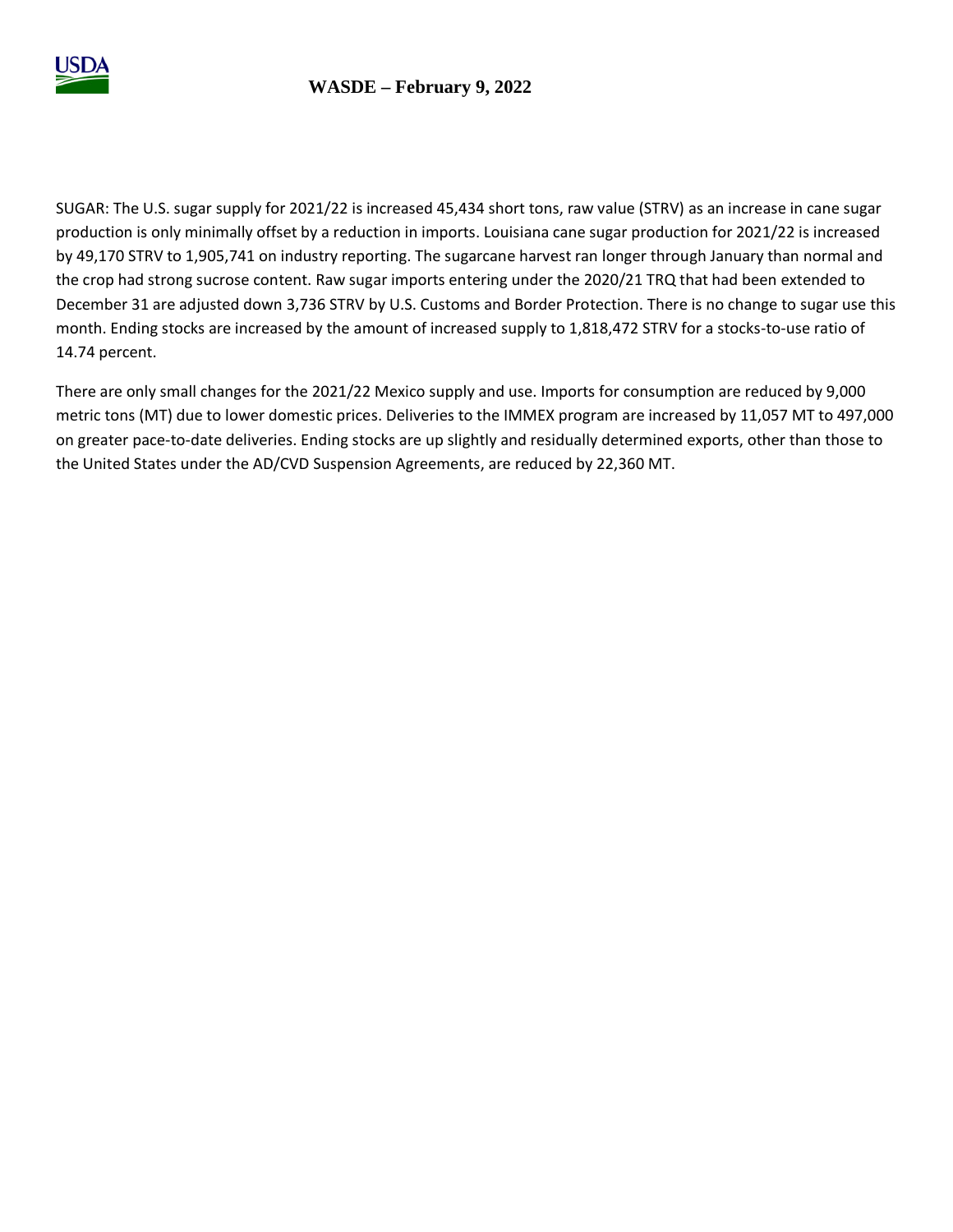## **WASDE – February 9, 2022**

## **WASDE - 621 - 16**

**U.S. Sugar Supply and Use 1/**

|                            | 2019/20 | 2020/21 Est. | 2021/22 Proj.    | 2021/22 Proj.    |
|----------------------------|---------|--------------|------------------|------------------|
|                            |         |              | Jan              | Feb              |
|                            |         |              |                  |                  |
|                            |         | 1,000 Short  |                  |                  |
|                            |         | Tons,        | Raw Value        |                  |
| <b>Beginning Stocks</b>    | 1783    | 1618         | 1705             | 1705             |
| Production 2/              | 8149    | 9233         | 9393             | 9442             |
| Beet Sugar                 | 4351    | 5092         | 5401             | 5401             |
| Cane Sugar                 | 3798    | 4141         | 3992             | 4041             |
| Florida                    | 2106    | 2090         | 2005             | 2005             |
| Louisiana                  | 1566    | 1918         | 1857             | 1906             |
| Texas                      | 126     | 134          | 130              | 130              |
| Imports                    | 4165    | 3195         | 3016             | 3012             |
| <b>TRQ 3/</b>              | 2152    | 1749         | 1551             | 1547             |
| Other Program 4/           | 432     | 292          | 250              | 250              |
| Other 5/                   | 1581    | 1154         | 1215             | 1215             |
| Mexico                     | 1376    | 968          | 1065             | 1065             |
| <b>Total Supply</b>        | 14097   | 14046        | 14113            | 14158            |
| Exports                    | 61      | 49           | 35               | 35               |
|                            |         |              |                  |                  |
| Deliveries                 | 12344   | 12252        | 12305            | 12305            |
| Food                       | 12246   | 12135        | 12200            | 12200            |
| Other 6/                   | 98      | 116          | 105              | 105              |
| Miscellaneous              | 74      | 40           | $\boldsymbol{0}$ | $\boldsymbol{0}$ |
| <b>Total Use</b>           | 12479   | 12341        | 12340            | 12340            |
| <b>Ending Stocks</b>       | 1618    | 1705         | 1773             | 1818             |
| <b>Stocks to Use Ratio</b> |         |              |                  |                  |
|                            | 13      | 13.8         | 14.4             | 14.7             |

1/ Fiscal years beginning Oct 1. Data and projections correspond to category components from "Sweetener Market Data" (SMD). 2/ Production projections for 2020/21 and 2021/22 are based on Crop Production and/or processor projections/industry data and/or sugar ICEC analysis where appropriate. 3/ For 2020/21, WTO raw sugar TRQ shortfall (114) and for 2021/22 (251). 4/ Composed of sugar under the re-export and polyhydric alcohol programs. 5/ Imports from Mexico; and high-tier tariff sugar and syrups not otherwise specified -- for 2019/20 (206), 2020/21 (186), and 2021/22 (150). 6/ Transfers accompanying deliveries for sugar-containing products to be exported (SCP) and polyhydric alcohol manufacture (POLY), and deliveries for livestock feed and ethanol. Total refiner license transfers for SCP and POLY inclusive of WASDE-reported deliveries: 2019/20 -- 298; estimated 2020/21 -- 298; projected 2021/22 -- 313.